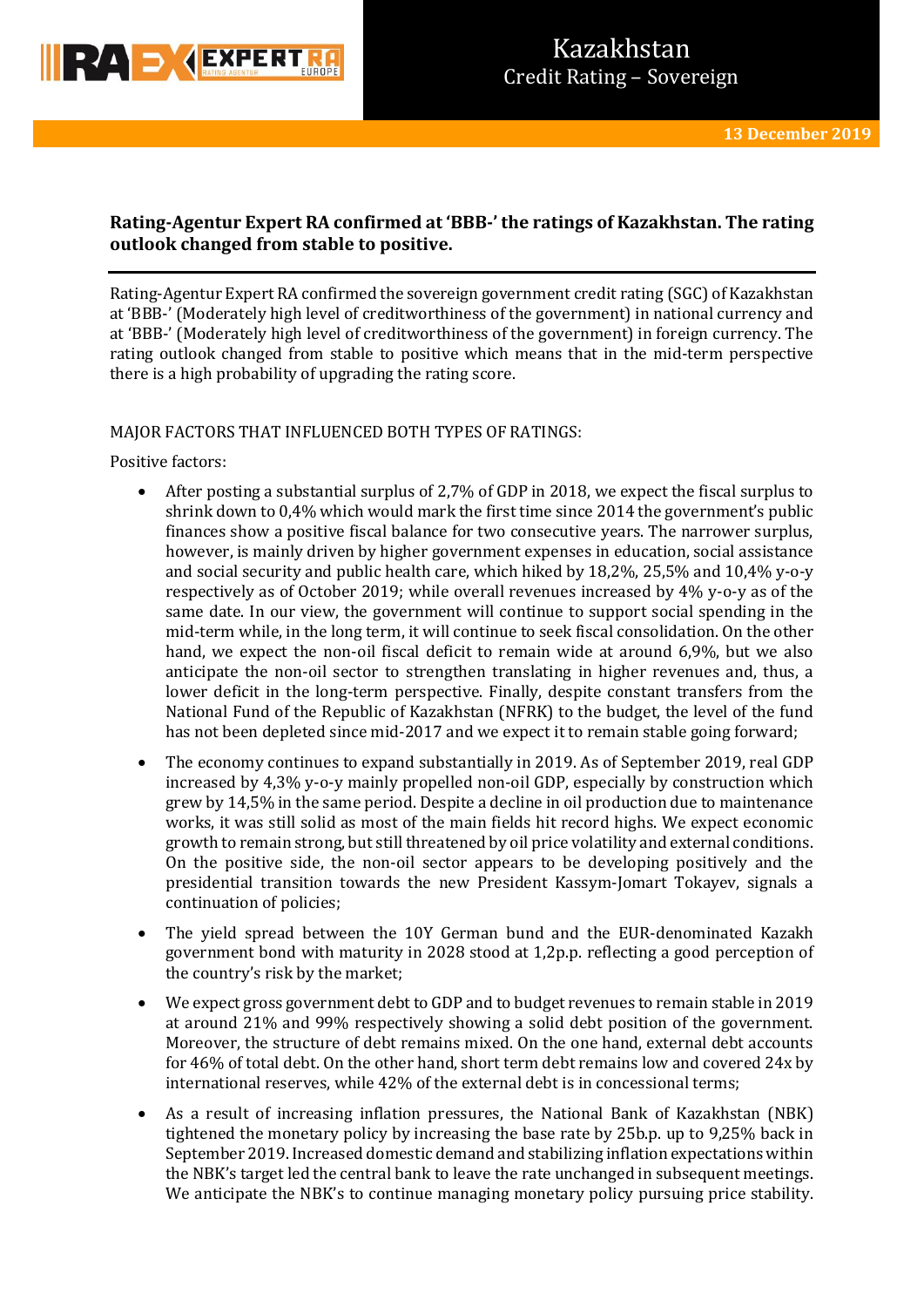

However, given the lingering weak financial system an high dollarization, effectiveness and transmission mechanism remain an opportunity for improvement;

- As of October 2019, international reserves stood at USD 28,7 bn, which exceeds the IMF recommended reserve adequacy level for countries with a floating exchange rate. Also, international reserves are around 90,5% of gross government debt and a little more than 7 months of imports of goods and services;
- GDP per capita in PPP terms is expected to reach an all-time high of around USD 28,5 th in 2019 and remain one of the highest among its regional CIS peers1;
- The unemployment rate has been stable at a level of 5% over the past years and it is expected to remain under control in the perspective of 2019-2020.

Restricting factors:

- Inflation levels remain within the target of the NBK. In 2018, y-o-y CPI index growth stood at 5,3% and we expect the metric to finish 2019 at around 5,6%, showing a fine level of stability and remaining within the NBK threshold;
- As anticipated, the assets in the banking system have continued to shrink in 2019. The banking sector assets to GDP stood at 42,3% in 2018 and we forecast the reading to be around 41% by end-2019, the fourth consecutive year the figure has been in a downward path. Mostly, this trend is a reflection of lower growth of overall credit which, despite the overall decline, have increased in regard to consumer loans which hiked by 23% y-o-y as of September 2019 while corporate loans declined by 6% as of the same date;
- Foreign investment dynamics have declined since 2016, and we anticipate a net inflow of FDI lower than 2% of GDP in 2019;
- According the Global Competitiveness Index report from 2019, the overall score for Kazakhstan was 63 (55<sup>th</sup> place from 140), a slight improvement as compared to 2018. The level of competitiveness of the economy is supported by the improvement in macroeconomic stability connected with favorable oil prices. As evidence, by the end of 2019, we expect the external trade surplus to remain, albeit narrower, and the current account deficit to widen up to 2,2% of GDP.

Negative factors:

**.** 

- Capital markets in Kazakhstan remain undeveloped as shown by the low and declining level of market capitalization, which went from 28% of GDP in 2017 to 21% by the end of 2018 at it has slightly increased up to around 24% by 3Q 2019. Despite this figures, and, as mentioned in our previous review, the development of the capital markets is underway as the Astana International Financial Centre (AIFC) continues to evolve the Kazakh financial market, including the development of Islamic and green finance;
- The ratio of NPLs to total loans spiked in May 2019 at 9,7%, but started to go down from there and posted a figure of 9,1% as of October 2019; however, taking into account the history of hidden bad debt in the system, the real level of NPLs in the banking sector could be higher and we should be wary of officially reported figures. Moreover, profitability of the system remained strong as ROA and ROE stood at 2,2% and 18,2% respectively by the end of September 2019. As of the same date, the banks' level of capitalization has also remained favorable as the capital adequacy ratio was 23,2%. Despite this, after competing asset quality review by year-end, we expect additional support from the authorities in order to support troubled banks. The Liquidity is still quite ample which as produced problem of excess liquidity in the system as the amount of creditworthy borrowers continues to be low. As a result, the NBK has introduced better measure to manage liquidity in the system;

<sup>1</sup> Estimated GDP per capita in PPP for 2018: Uzbekistan – USD 7 665; Tajikistan – USD 3 416; Turkmenistan – USD 19 527.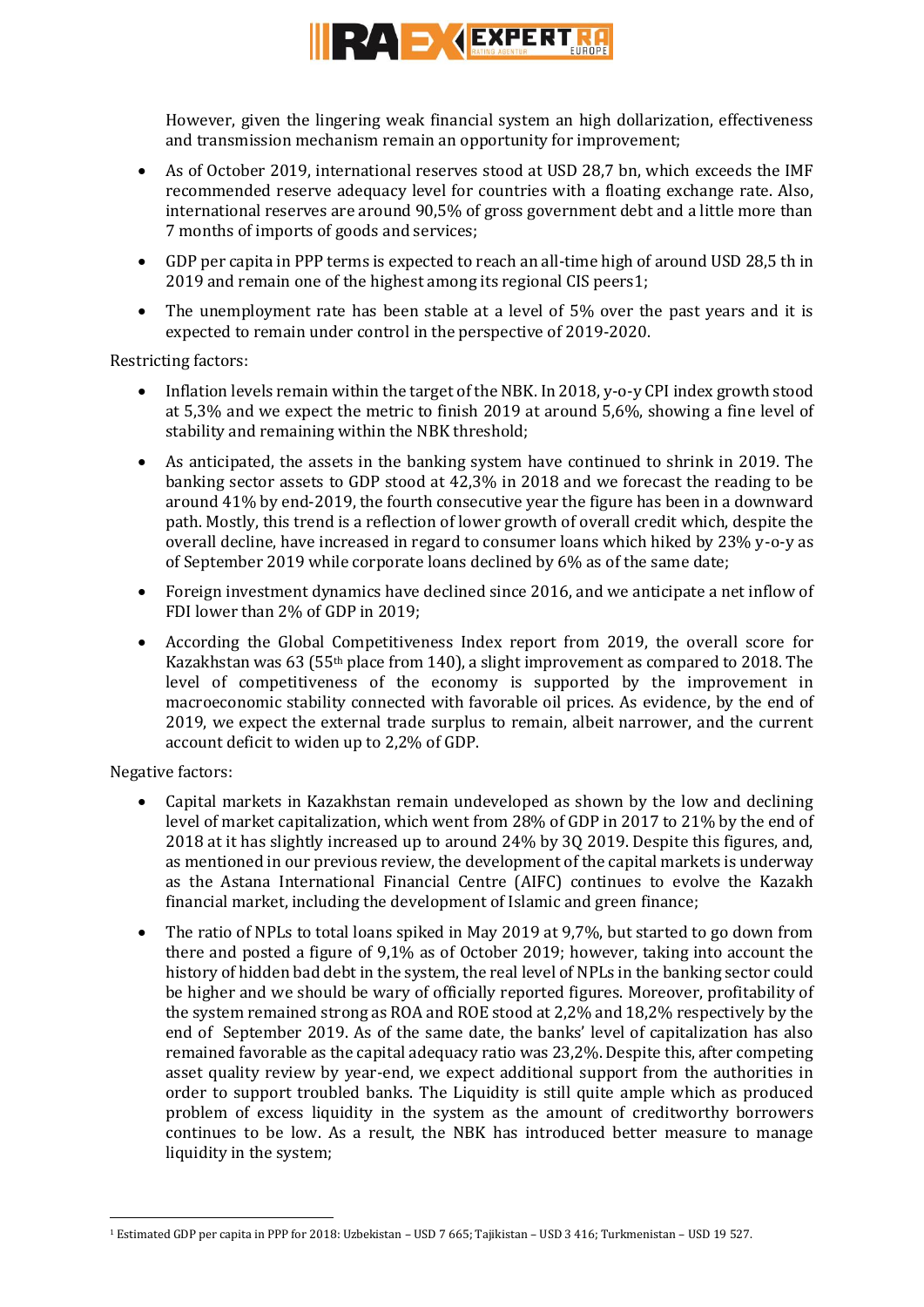

 We still consider that the amount of assets as related to the size of the economy is substantially elevated. Moreover, the banking sector still shows signs of weakness. Both these elements combine to pose a high risk of contingent liabilities' materialization. Nonetheless, the level of state-owned companies has been gradually declining as the privatization process has continued despite hitting some bumps in the road in terms of delayed IPOs.

Stress factors:

- Concentration of tax revenues on one industry. Kazakhstan depends heavily on oil revenues, which make up around 41% of the state's budget that is 7,6% of GDP (weak stress factor);
- Although the level of dollarization of the banking system slightly decreased during 2019, both, the share of loans and deposits in foreign currency remained quite high at the end of 3Q 2019: 17,3% and 44,7%, respectively (very weak stress factor).

## SENSITIVITY ASSESSMENT:

The following developments could lead to an upgrade:

- Sustaining and further improving the industry non-oil GDP which will resultin higher nonoil GDP growth and an improved non-oil fiscal balance;
- Improvement of the general stance of the banking system, especially asset quality.

The following developments could lead to a downgrade:

- A renewed decline in hydrocarbon prices combined with a negative development of the non-oil economy which would cause a deterioration of the country's fiscal stance;
- Further weakening of the banking system which would materialize contingent liabilities of the government.

"The affirmation of our credit ratings of Kazakhstan at 'BBB-' with a change in outlook from stable to positive is mainly related with resilient economic growth, especially in the non-oil sector, as well as satisfactory and continuously stable management of public finances. Moreover, the external position remains solid and inflation has remained within the target of the Central Bank.

However, weaknesses in the banking sector continue to present the largest threat to the creditworthiness of the country. The system remains quite fragile with subdued credit growth, high level of concealed NPLs and potentially substantial needs of further capitalization for some banks. This, combined with the still strong footprint of the state in the economy, elevate the risk of materialization of contingent liabilities. Finally, even though the transition to a more balanced economy away from hydrocarbon dependence is on its way, we still consider that it remains highly depend on the oil sector making the economic performance and public finances highly dependent on oil production and prices dynamics." – Clarified Hector Alvarez, Associate Director of Rating-Agentur Expert RA.

Research report on Kazakhstan is available at: [https://raexpert.eu/reports/Research\\_report\\_Kazakhstan\\_13.12.2019.pdf](https://raexpert.eu/reports/Research_report_Kazakhstan_13.12.2019.pdf)

Next scheduled rating publication: 12 June 2020. The full sovereign rating calendar can be found at [Sovereign Rating Calendar 2020](https://raexpert.eu/sovereign/#conf-tab-5)

For further information contact: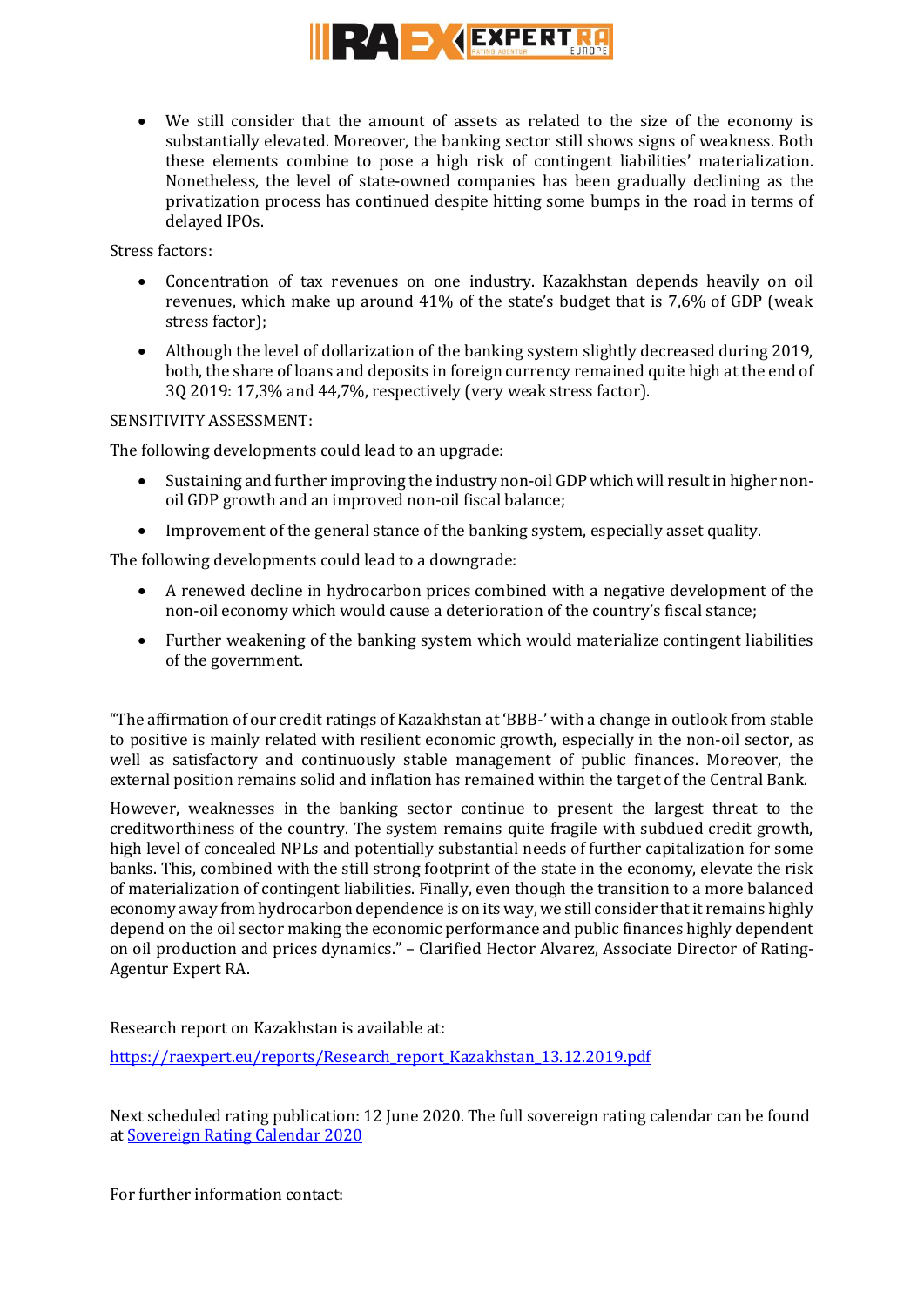

Responsible expert: Hector Alvarez, Associate Director of Rating-Agentur Expert RA +49 (69) 3085-45-00, ext. 1213 [alvarez@raexpert.eu](mailto:alvarez@raexpert.eu)

Reviewer: Olena Kolokolova, Rating Analyst of Rating-Agentur Expert RA +49 (69) 3085-45-00, ext. 1216 [kolokolova@raexpert.eu](mailto:kolokolova@raexpert.eu)

## **Rating-Agentur Expert RA GmbH**

Walter-Kolb-Strasse 9-11, 60594 Frankfurt am Main, Germany +49 (69) 3085-45-00 E-mail[: info@raexpert.eu](mailto:info@raexpert.eu) [www.raexpert.eu](http://raexpert.eu/)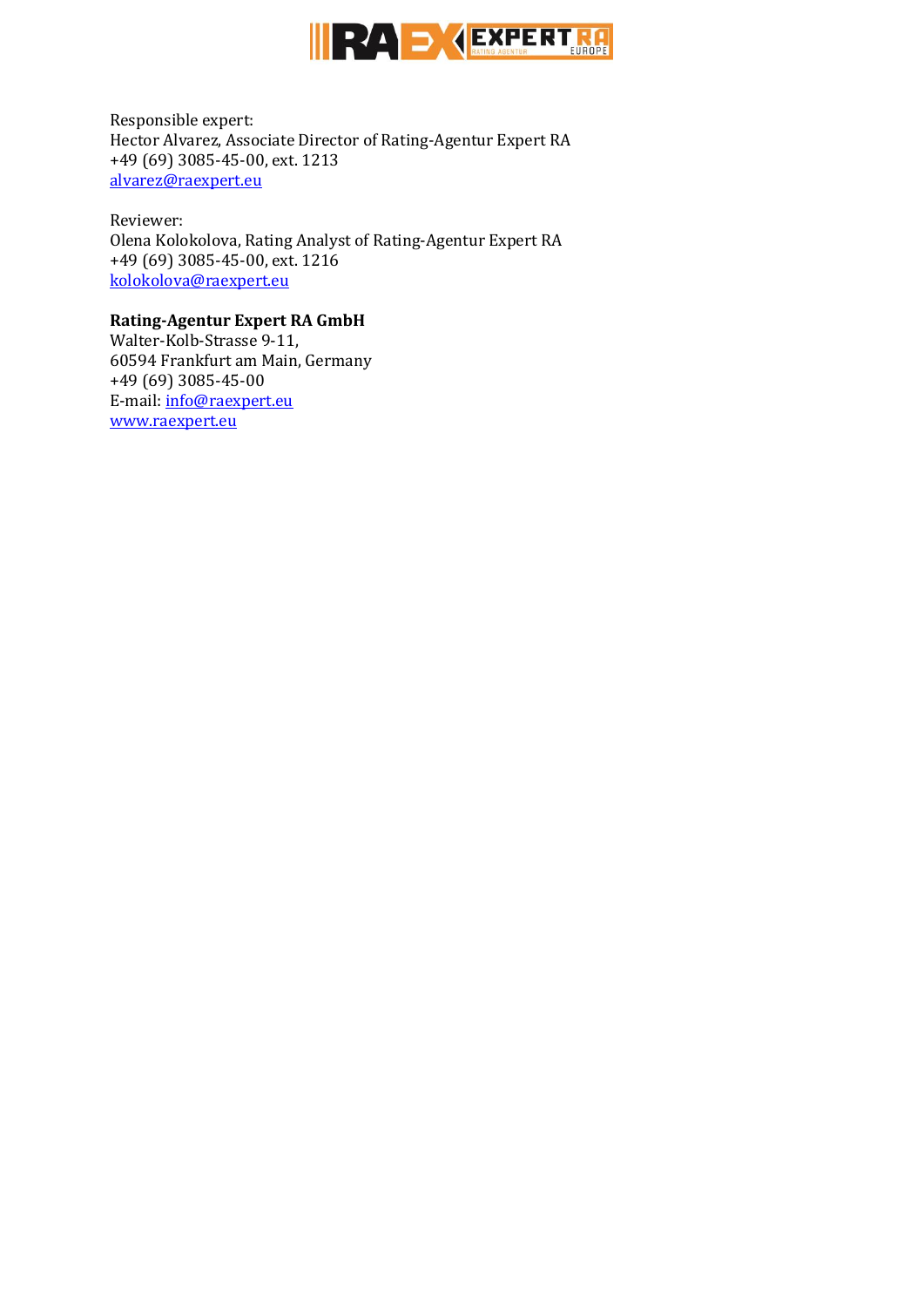

# RATING HISTORY:

| <b>Date</b> | <b>Review reason</b>                                                 | <b>SGC</b>                  |                            | <b>Outlook</b>              |                            |
|-------------|----------------------------------------------------------------------|-----------------------------|----------------------------|-----------------------------|----------------------------|
|             |                                                                      | <b>National</b><br>currency | <b>Foreign</b><br>currency | <b>National</b><br>currency | <b>Foreign</b><br>currency |
| 14.06.2019  | Scheduled<br>revision of both<br>types of ratings<br>for the country | BBB-                        | BBB-                       | Stable                      | Stable                     |
| 21.12.2018  | Scheduled<br>revision of both<br>types of ratings<br>for the country | BBB-                        | BBB-                       | Stable                      | Stable                     |
| 06.07.2018  | Scheduled<br>revision of both<br>types of ratings<br>for the country | BBB-                        | BBB-                       | Stable                      | Stable                     |
| 12.01.2018  | Scheduled<br>revision of both<br>types of ratings<br>for the country | BBB-                        | BBB-                       | <b>NA</b>                   | <b>NA</b>                  |
| 14.07.2017  | Scheduled<br>revision of both<br>types of ratings<br>for the country | BBB-                        | BBB-                       | <b>NA</b>                   | <b>NA</b>                  |
| 20.01.2017  | Scheduled<br>revision of both<br>types of ratings<br>for the country | BBB-                        | BBB-                       | <b>NA</b>                   | <b>NA</b>                  |
| 22.07.2016  | Scheduled<br>revision of both<br>types of ratings<br>for the country | BBB-                        | BBB-                       | <b>NA</b>                   | <b>NA</b>                  |
| 29.01.2016  | First assignment<br>of both types of<br>ratings for the<br>country   | BBB-                        | BBB-                       | <b>NA</b>                   | <b>NA</b>                  |